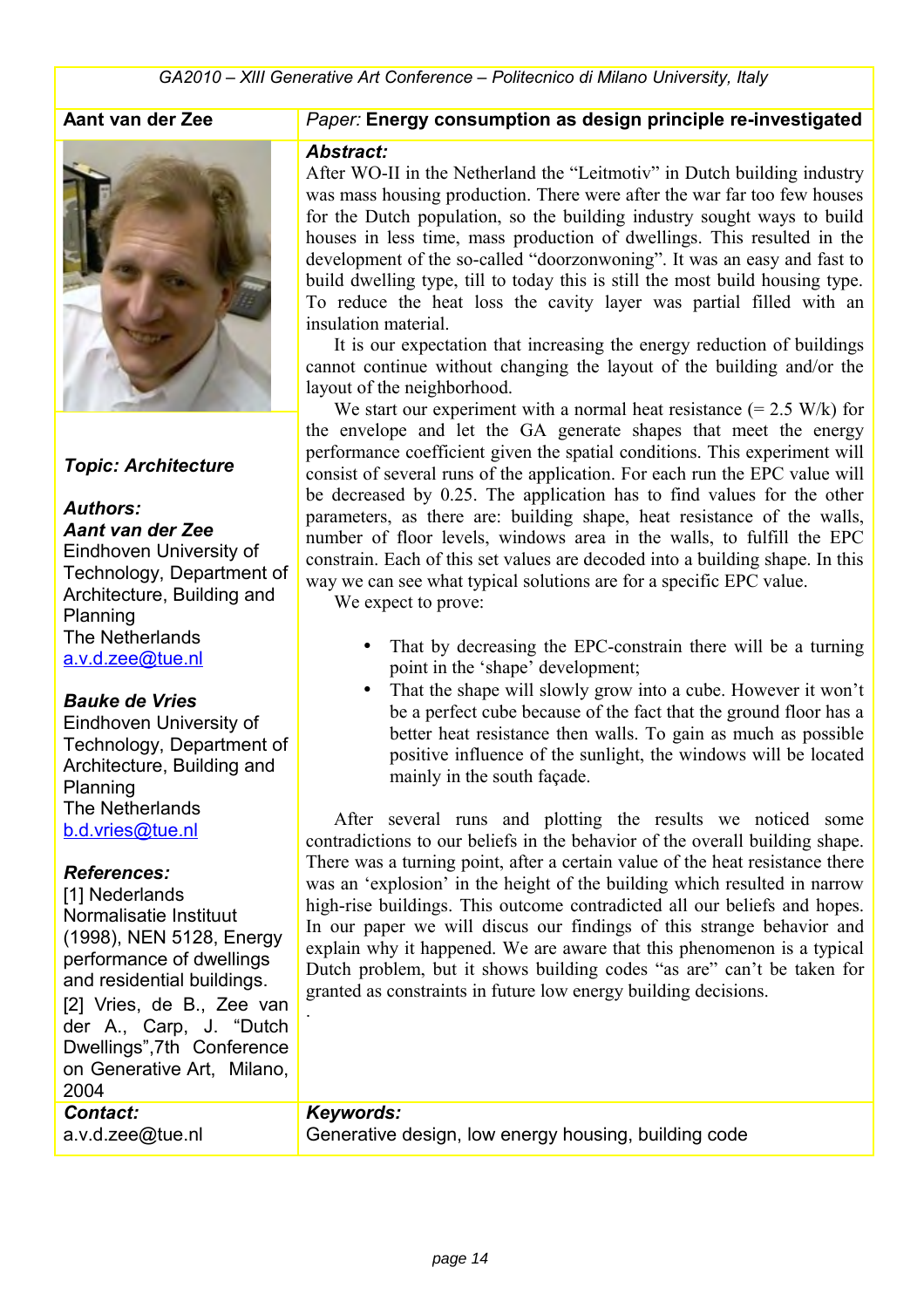# **Energy comsumption as design principle re-investigated**

**Aant van der Zee1 , Bauke de Vries2 .** 

<sup>1</sup> Eindhoven University of Technology, the Netherlands, <sup>2</sup> Eindhoven *University of Technology, the Netherlands.* 

*1 a.v.d.zee@tue.nl, 2 b.d.vries@tue.nl.* 

**Abstract.** The goal of this research is to see what the influence is of reducing the energy consumption on the building layout. It is our expectation that increasing the energy reduction of buildings cannot continues without changing the layout of the building and/ or the layout f the neighborhood. During our experiments we noticed a strange phenomenon which contradicts our assumption. This paper is about the strange phenomenon we encounter and why it happened.

**Keywords.** Generic design; low energy housing; building code.

# **Introduction**

After WO-II in the Netherland the "Leitmotiv" in Dutch building industry was mass housing production. There were after the war far too few houses for the Dutch population, so the building industry sought ways to build houses in less time, mass production of dwellings. This resulted in the development of the so-called "doorzonwoning". It was an easy and fast to build dwelling type, till to today this is still the most build housing type. To reduce the heat loss the cavity layer was partial filled with an insulation material.

Because of the changing climate, energy consumption reduction has now become a hot topic in building industry. Early in the 1994 the Dutch government made a new building code to reduce the energy transmission for buildings and dwellings. The total energy performance of a building is expressed in an energyperformance-coefficient. This coefficient has to be less then 1.0 (for dwellings), the lower the better the energy performance will be. During the following years this index is decreased till 0.75 nowadays. In the future this index will be further decreased. However, up to now this has not lead to dramatic changes in the architectural layout of buildings.

There is tendency in the building industry first increases the insulation (more insulation or newly development insulation materials) in the building envelope as an easy way to fulfill the energy reduction constraint. However there will come a point at which further increasing of the insulation layer will gain less reduction against substantial extra costs. In cavity walls there is a max thickens of insulation, beyond that point the cavity isn't working as one wall but as two walls which has an decrease in structural performance.

Our approach to Generative Design takes the Dutch building codes and regulations as a starting point. It is our expectation that increasing the energy reduction of buildings cannot continue without changing the layout of the building and/or the layout of the neighborhood. In our research we tried to backup this expectation. In order to validate our assumption we use a simple test design housing project, consisting of 8 rooms, each with a minimum and maximum area. This simple client's brief is a typical requirement for a Dutch one-family house. The relations and areas of the rooms are presented table 1.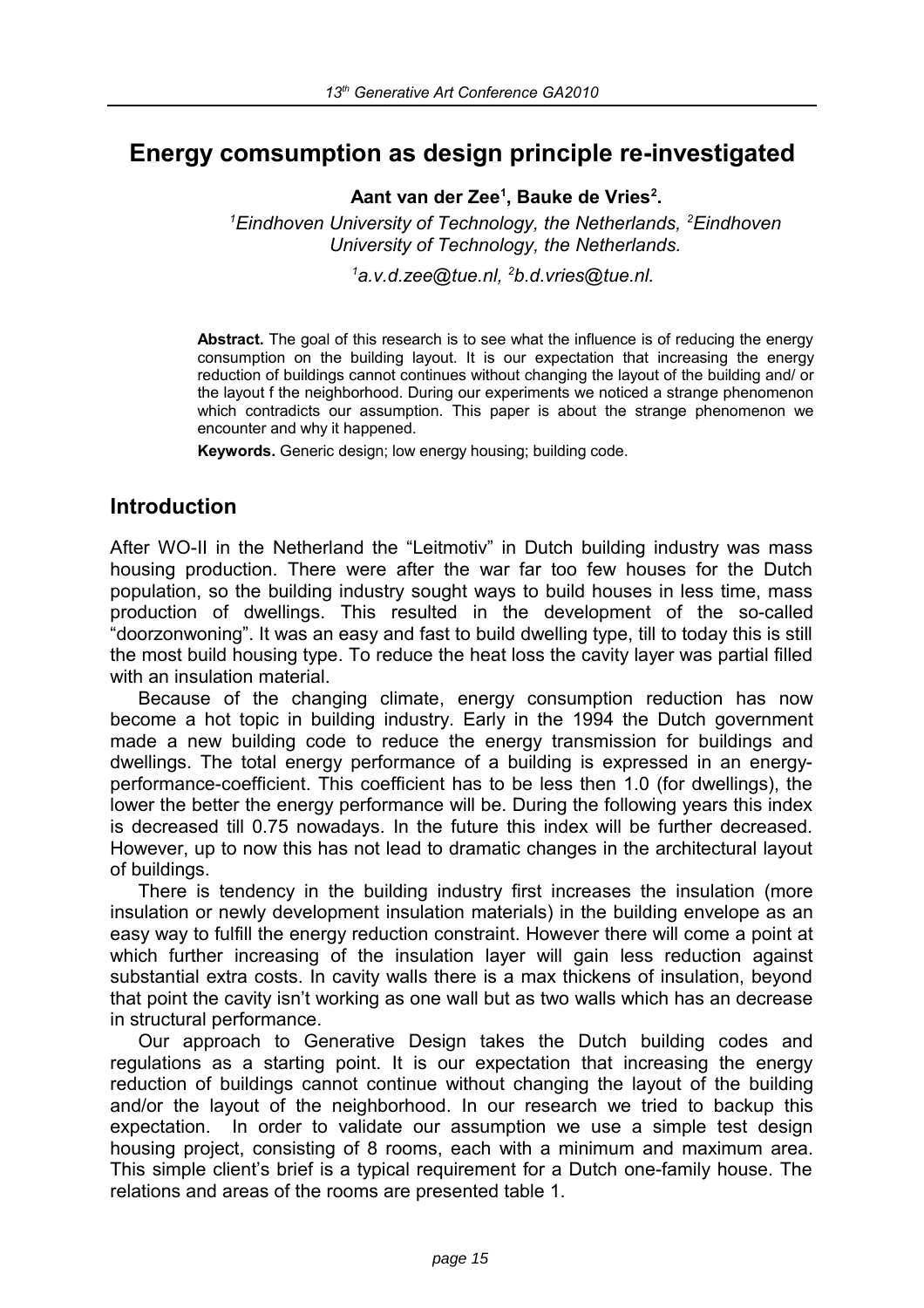| <b>Rooms</b>    | Relationship between rooms |      |     |                      |  |  |  |                 |           |
|-----------------|----------------------------|------|-----|----------------------|--|--|--|-----------------|-----------|
| Name            | Min.                       | Max. |     | V1 V2 V3 V4 V5 V6 V7 |  |  |  | IV <sub>8</sub> | <b>IB</b> |
| Circ.room space | 2                          | 10   | V1  |                      |  |  |  |                 |           |
| Entree          | 2                          | 10   | V2  |                      |  |  |  |                 |           |
| Living          | 15                         | 40   | V3  |                      |  |  |  |                 |           |
| Kitchen         | 10                         | 15   | V4  |                      |  |  |  |                 |           |
| Bedroom 1       | 20                         | 25   | V5  |                      |  |  |  |                 |           |
| Bedroom 2       | 12                         | 15   | V6  |                      |  |  |  |                 |           |
| Bedroom 3       | 12                         | 15   | lV7 |                      |  |  |  |                 |           |
| Bathroom        | 5                          | 10   | V8  |                      |  |  |  |                 |           |
| Environment     |                            |      | ΙB  |                      |  |  |  |                 |           |
| Total area      | 78                         | 140  |     |                      |  |  |  |                 |           |

#### *Table 1 Clients brief*

In our search for new dwelling types which are better suited for low energy housing (Zee and Vries 2003), we use a simple genetic algorithm to generate alternative solutions.

The project consists of two experiments:

- 1. The first experiment was to investigate if the GD system can find an optimal overall shape. In the next paragraph we will explain the experiment in more detail;
- 2. In a second experiment we will investigate if the genome can be extended in a way to see what the influence of the separate rooms is on the overall shape.

# **Constrains**

Energy consumption reduction is implemented by the government in the Netherlands and many other countries by gradually reducing the energy performance coefficient over the past years. Designers and engineers have adjusted their design and materials such that could meet the new standard. However, up to now this hasn't lead to dramatic changes in the architectural layout of buildings. Our aim in this experiment is to find this point through the generation of design alternatives for housing as a function of decreasing energy consumption. We start with a normal heat resistance (= 2.5 W/k) for the envelope and let the GD generate shapes that meet the energy performance coefficient given the spatial conditions. Subsequently, the energy performance coefficient will be reduced to study the changes in spatial layout.

In order to generate alternatives, which can be tested against the energy performance constraint and spatial conformances, the design is parameterized. We depict housing, as parameterized apartments, corridors and envelopes. Each of the parameters represents physical, geometrical and topological properties. By systematically changing these variables, the GA (Goldberg, 1989; Holland 1992) is able to generate alternative spatial configurations and envelope sections (Vries, Zee and Carp, 2004).

In our first experiment we use the GD from earlier experiments (Zee and Vries, 2003) with a few minor adaptations to the new problem. First of all we had to adjust the genotype to the new problem and secondly we used less constrains. For this experiment we only used a few basic parameters concerning:

Shape of the building;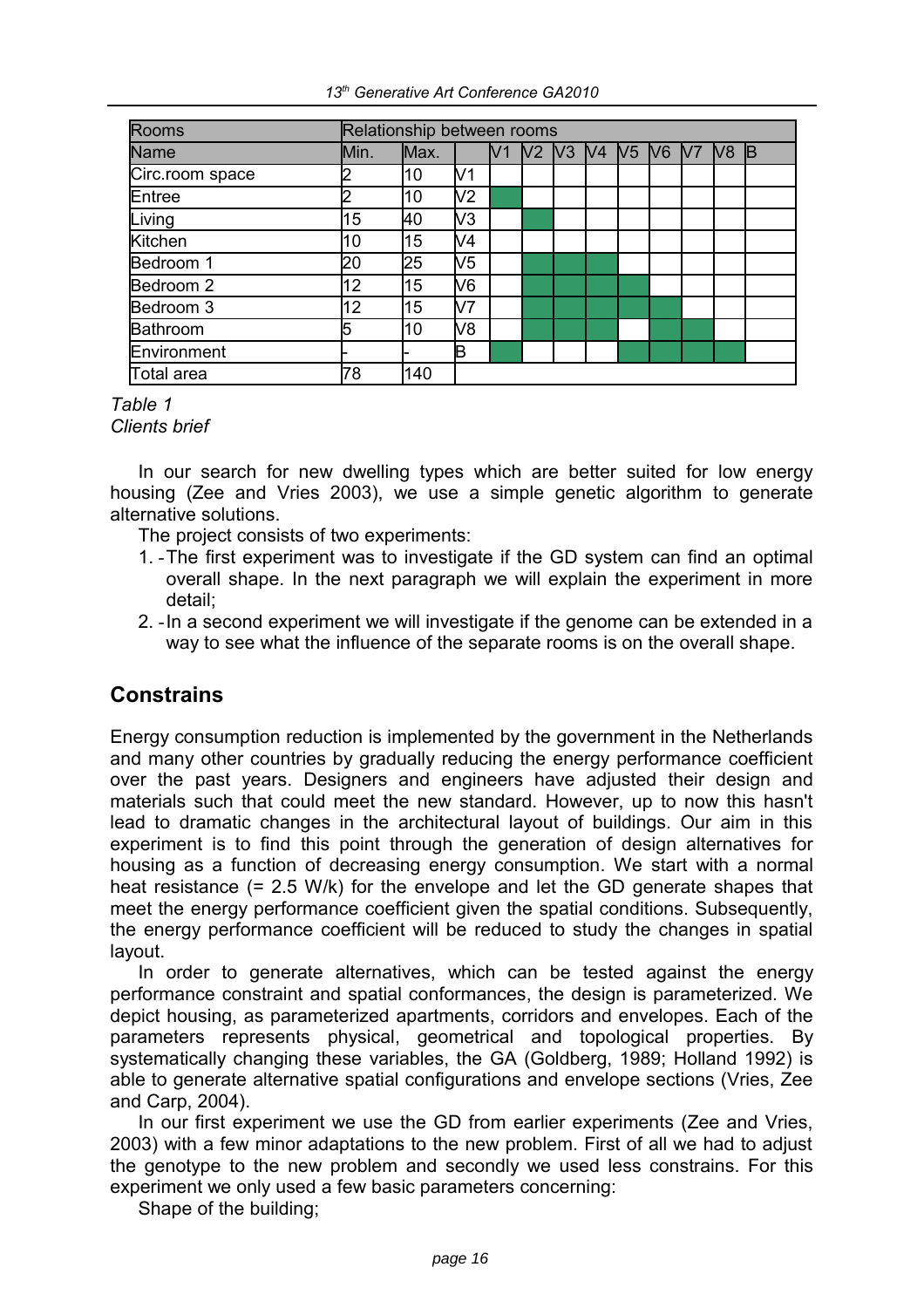Heat resistance of the walls;

Area of windows in walls;

Energy performance of the building (EPC).

In the next sections we will briefly discuss the constraints, the "Energy performance of the building" constraint we will discuss in more detail.

## **Building shape**

Each dwelling is considered as a shape with a constant volume but different measurements. The overall shape of the building is a summation of different volumes (= dwelling). The form for the building will be parameterized, into 3 variables namely the width, length, and number of floors. These properties will affect all other constrains.

For our experiments we use a building block consisting of 30 dwellings. Each dwelling has max area of 140 m2, see table 1. According to Dutch regulation the minimum ceiling height is 2.70m, for the height of the ground floor and "roof" for used 0.30 m, so the resulting gross height of a dwelling is 3.30m. By keeping the volume constant we can change the overall building shape, two possible extreme forms are shown in figure 1. The left building represents a high rise building and the right one a regular small town street building block.



*Figure 1 Extreme solutions* 

# *Heat resistance of the walls*

In the Dutch building regulation the minimum heat resistance for outside walls is 2.5 K/W. If the wall consists of 40 cm fiber wool with a lambda of 0.025 W/(m.K) the heat resistance would be 16 W/k, so if we choose a maximum value 20 instead of  $\infty$  we get a bandwidth for the solution will be is 2.5< Rc <= 20.

## **Area of windows**

In order to translate a grid from the genotype we translate the genotype-number back into '1' and '0'. A '0' corresponds to a closed wall and a '1' correspond to a window.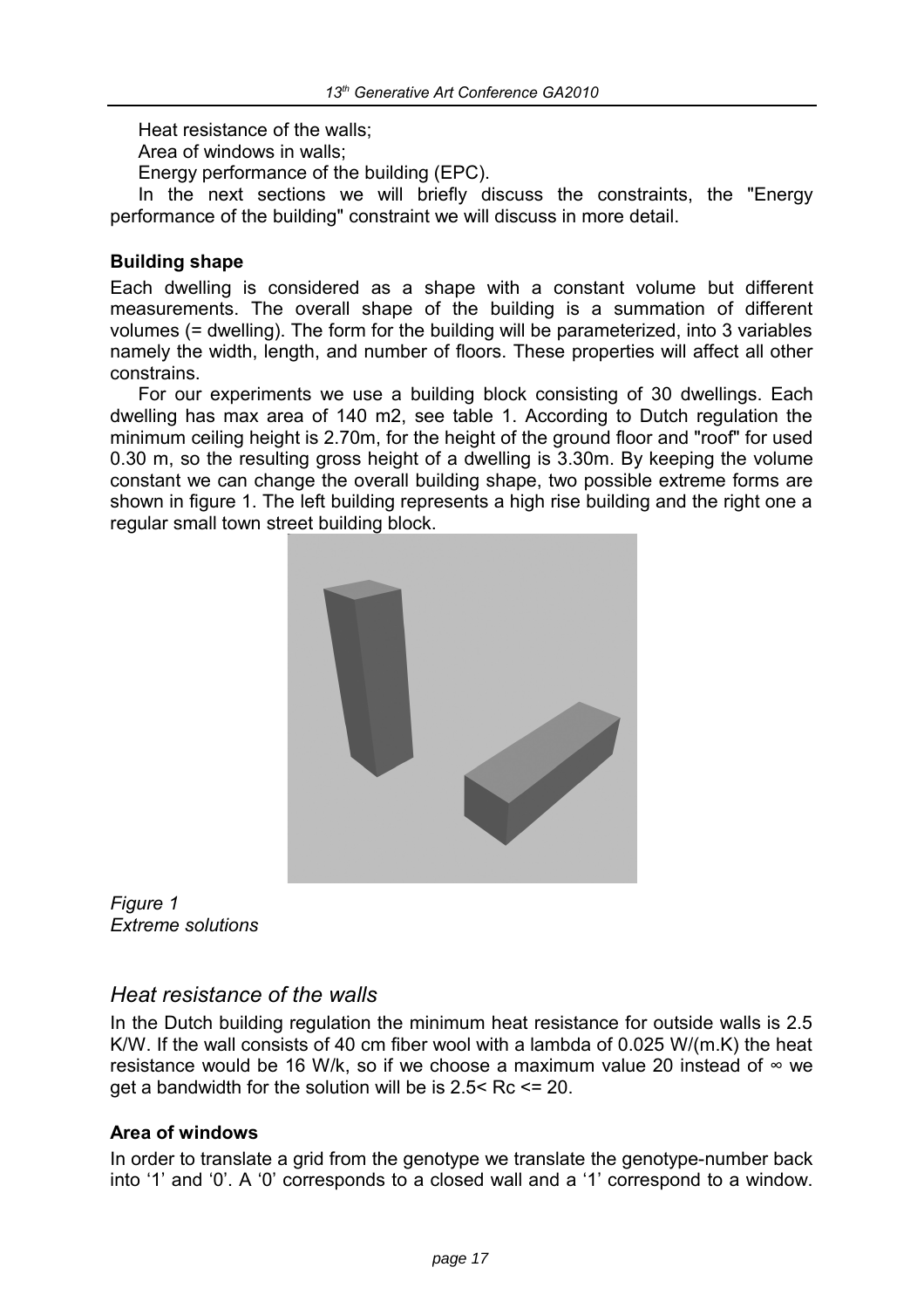This array is a 1 dimensional representation of a 2 dimension grid, see figure 2. In this way there is flexibility in window size, shape and location.

*Figure 2 Window grid* 

The number of possible windows solutions is controlled by the grid dimensions. For a draft design a grid of 3 x 8 is adequate. Each grid size has it own maximum number,  $2^{(i+1)} + 1$ , where I en j are the grid dimensions. The maximum number corresponds with a wall made entirely out of glass.

## **Energy consumption code**

In the Netherlands the energy performance of a building is calculated according to a national norm (NEN, 1998). The current building code has some extensions, it also take in account the heat loss through the cracks in windows and doors. This norm provides the terminology and calculation methods of the energy performance of dwellings.

The energy performance (Qpres tot) is a function of the total outside area of the building enclosures, the heat resistance of the used materials, window orientations and 'living'-area, used heating installation etc. The total energy performance of a building is expressed in the energy-performance-coefficient (EPC). The objective is that this coefficient is less then 1.0, the smaller the better the energy performance will be. We will discuss the energy-performance-coefficient briefly, it will show that the method is more then the calculation of the heat loss through the building envelope, as is a mostly used calculation method especially in the HVAC industry.

The EPC is calculated according to equation 1 (NEN, 1998).

EPC = Qpres tot / (330.0  $*$  Ag verw + 65.0  $*$  Averlies) (1)

Where:

| <b>EPC</b> | Energy performance<br>coefficient                  | Ag verw  | Total 'living' area<br>of the heated<br>spaces |
|------------|----------------------------------------------------|----------|------------------------------------------------|
| Qpres to   | Characteristic energy<br>consumption of a building | Averlies | Total heat loss<br>area of a building          |

These parameters will be explained briefly for a better understanding of the complete EPN calculation.

By summation of the all the areas of the heated spaces we get the total 'living' area of the heated spaces (Ag\_verw);

The total heat loss area of a building (Averlies) is the summation of all the projected areas of the building envelope (Ai) multiplied with a reduction factor (di).

Characteristic energy consumption of a building is a summation of different energy consumption artifacts making the total building HVAC system:

Qpres tot = Qprim\_verw + Qprim\_tap + Qprim\_vent + Qprim\_vl  $(2)$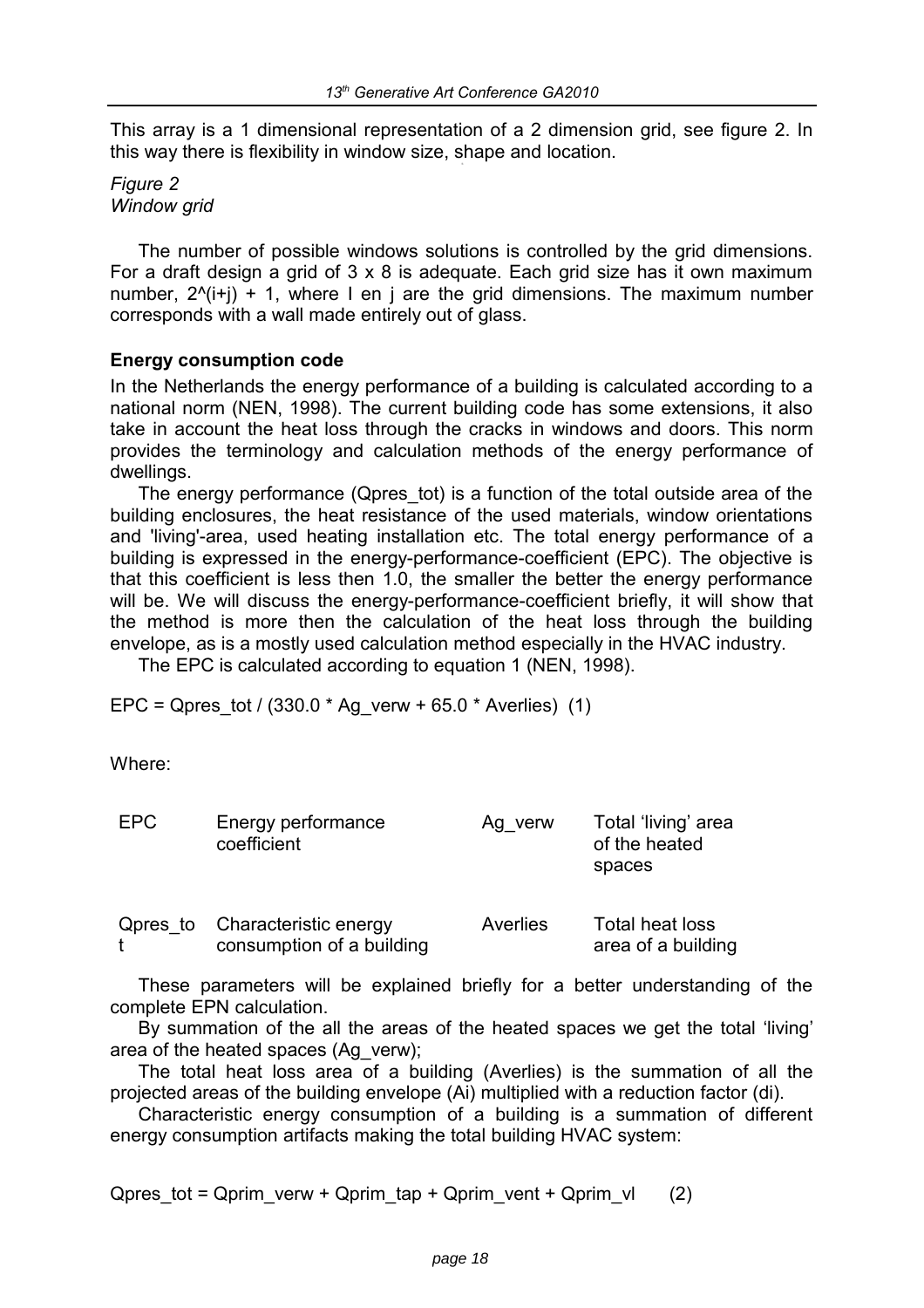Where: -

| Qpres to      | Characteristic energy<br>consumption of a building              | Qprim ven | <b>Primary Energy</b><br>consumption due<br>to ventilation |
|---------------|-----------------------------------------------------------------|-----------|------------------------------------------------------------|
| rw            | <b>Qprim ve</b> Primary Energy consumption<br>due to heating    | Qprim vl  | <b>Primary Energy</b><br>consumption due<br>to lighting    |
| Qprim ta<br>р | <b>Primary Energy consumption</b><br>due to heating drink water |           |                                                            |

The energy lost by ventilators (Qprime vent) is a summation over all used ventilators for ventilation and /or air heating.

The energy lost by lighting (Qprim vI) is depended of the total heated area of the building.

For the energy lost of heating tap water (Qprim\_tap) we used the simplified method which is depended of the total heating area and the efficiency of the system.

The energy lost due the heating is a more complex calculation.

Qprim\_verw = (((Qwb;verw / ηsys;verw) - Qze;verw) / ηopw;verw) + Qhulp;verw (3)

Where:

| Qwb;ver<br>W  | The net heat-requirements for<br>space-heating               | nopw; verw | generation-<br>efficiency of the<br>heating system   |
|---------------|--------------------------------------------------------------|------------|------------------------------------------------------|
| Qze;verw      | Annual energy gain by a solar Qhulp; verw<br>energy system - |            | Energy<br>consumption of<br>the heating              |
| nsys;ver<br>w | System-efficiency of the<br>heating system                   |            | system, when not<br>used for heating<br>the building |

The nsys; verw, nopw; verw and Qhulp; verw are system depended variables in some case constants. The Qze;verw is depended of system efficiency, orientation and a shading reduction factor. We won't go into further detail of these variables.

The net-heating requirement for a building is a complex calculation and we will only discuss it briefly.

Qwb;verw = Qverlies - ηb . Qwinst (4)

Where: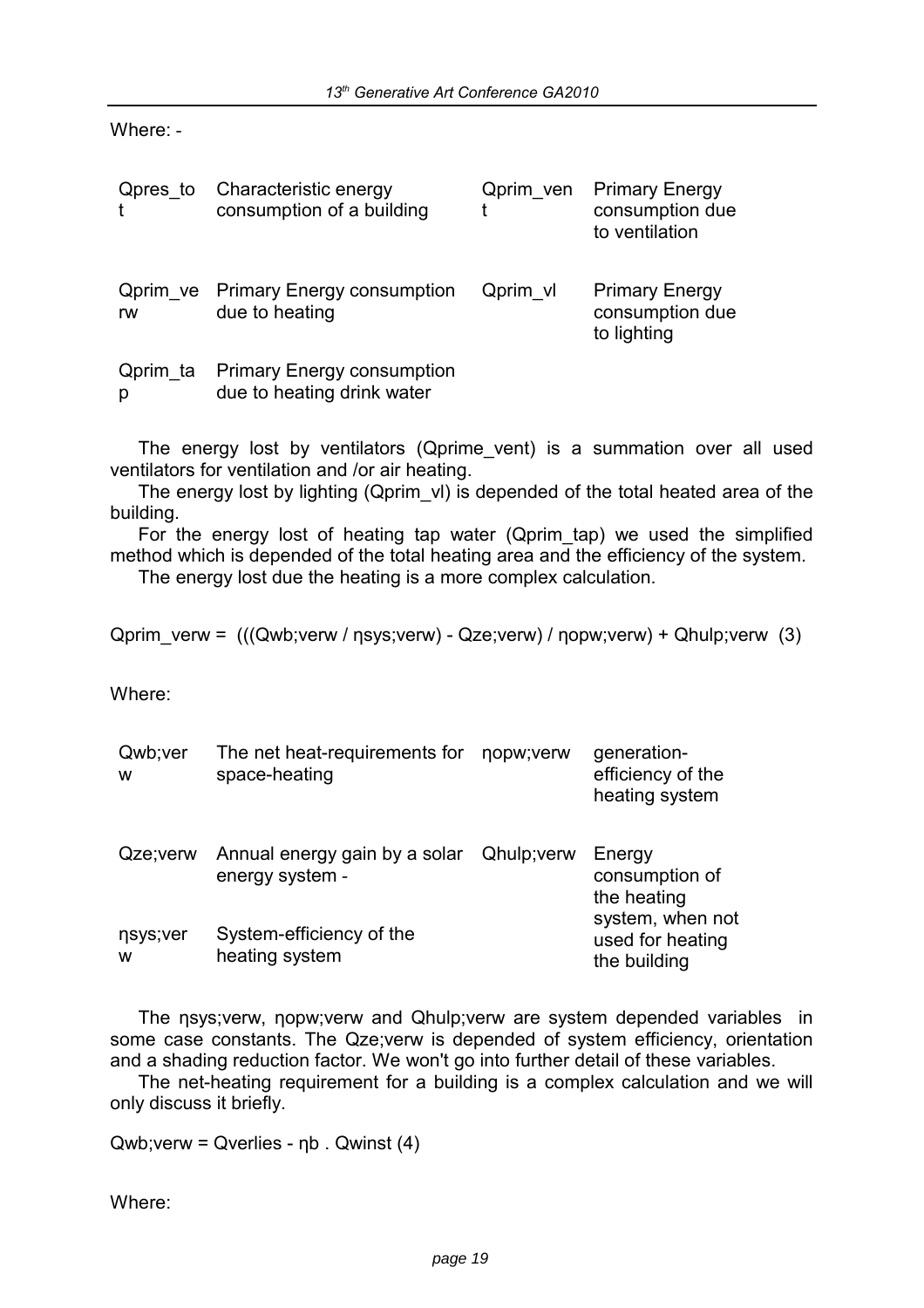Qverlies Heat loss due to heating and ventilation of a building

Qwinst Heat gain by solar energy and internal heat production

ηb Heat gain utilization coefficient

The heat gain utilization coefficient (ηb) is depended of the ratio between the heat loss and heat gain of a building.

The total heat loss is a summation of the heat loss due to transmission (Htr) and to the heat loss due to ventilation (Hvent). The Htr is the actual heat loss calculation, and is the multiplication of envelope areas; reciprocate of the heat resistance and a constant. The heat lose by ventilation is depended of the airflow-volumes of the used ventilation systems.

The total heat gain is a summation of the heat gain through all windows and is depended of the window area, orientation, rotation and a shading reduction factor.

# **First Experiment and conclusions**

After a few test runs we decided to simplify the model more and leave the "windows area" constrain out. This simplified the calculations because the energy gain due to the solar energy and the orientation of the building is omitted. For some variables, in the EPC calculations, we use the suggested fixed values.

|    | $\mathsf{R}_{\mathrm{c}}$<br>[W/k.m] | EPC<br>H | [m]  | w<br>[m] | н<br>[m] | Floors<br>H              | A0/V<br>$\mathfrak{[m^{\cdot}}]$ | Ag<br>$\left[\text{m}^2\right]$ |
|----|--------------------------------------|----------|------|----------|----------|--------------------------|----------------------------------|---------------------------------|
|    | 2.0                                  | 1.04     | 24   | 25       | 18.9     | $\overline{\phantom{a}}$ | 0.27                             | 4200                            |
| 2  | 2.5                                  | 1.00     | 21   | 25       | 21.6     | 8                        | 0.27                             | 4200                            |
| 3  | 3.0                                  | 0.98     | 20   | 19       | 29.7     | 11                       | 0.27                             | 4180                            |
| 4  | 3.25                                 | 0.97     | 19   | 18       | 32.4     | 12                       | 0.28                             | 4104                            |
| 5  | 3.5                                  | 0.96     | 20   | 15       | 37.8     | 14                       | 0.29                             | 4200                            |
| 6  | 3.625                                | 0.95     | 17   | 16       | 40.5     | 15                       | 0.29                             | 4080                            |
| 7  | 3.6875                               | 0.95     | 11   | 7        | 145.8    | 54                       | 0.48                             | 4158                            |
| 8  | 3.75                                 | 0.95     | 9    | 8        | 156.6    | 58                       | 0.48                             | 4176                            |
| 9  | 4.0                                  | 0.93     | 9    | 7        | 178.2    | 66                       | 0.52                             | 4159                            |
| 10 | 4.5                                  | 0.65     | 31.0 | 1.0      | 348      | 129                      | 2.07                             | 4003                            |
| 11 | 10.0                                 | 0.65     | 31.0 | 1.0      | 348      | 129                      | 2.07                             | 4003                            |
|    |                                      |          |      |          |          |                          |                                  |                                 |

*Table 2 Results* 

We did a number of runs, each with an increased heat resistance value for the walls, see table 2. Between an Rc-value of 3.5 and 4 we noticed a strange behavior of the building shape. In order to investigate it further we decreased the step size between the consecutive heat resistances. In the plotted curve, see figure 3, discontinuance between 3.5 and 4 can be noticed, there is an unexpected increase in the height of the building shape while the length and width of the building decreases.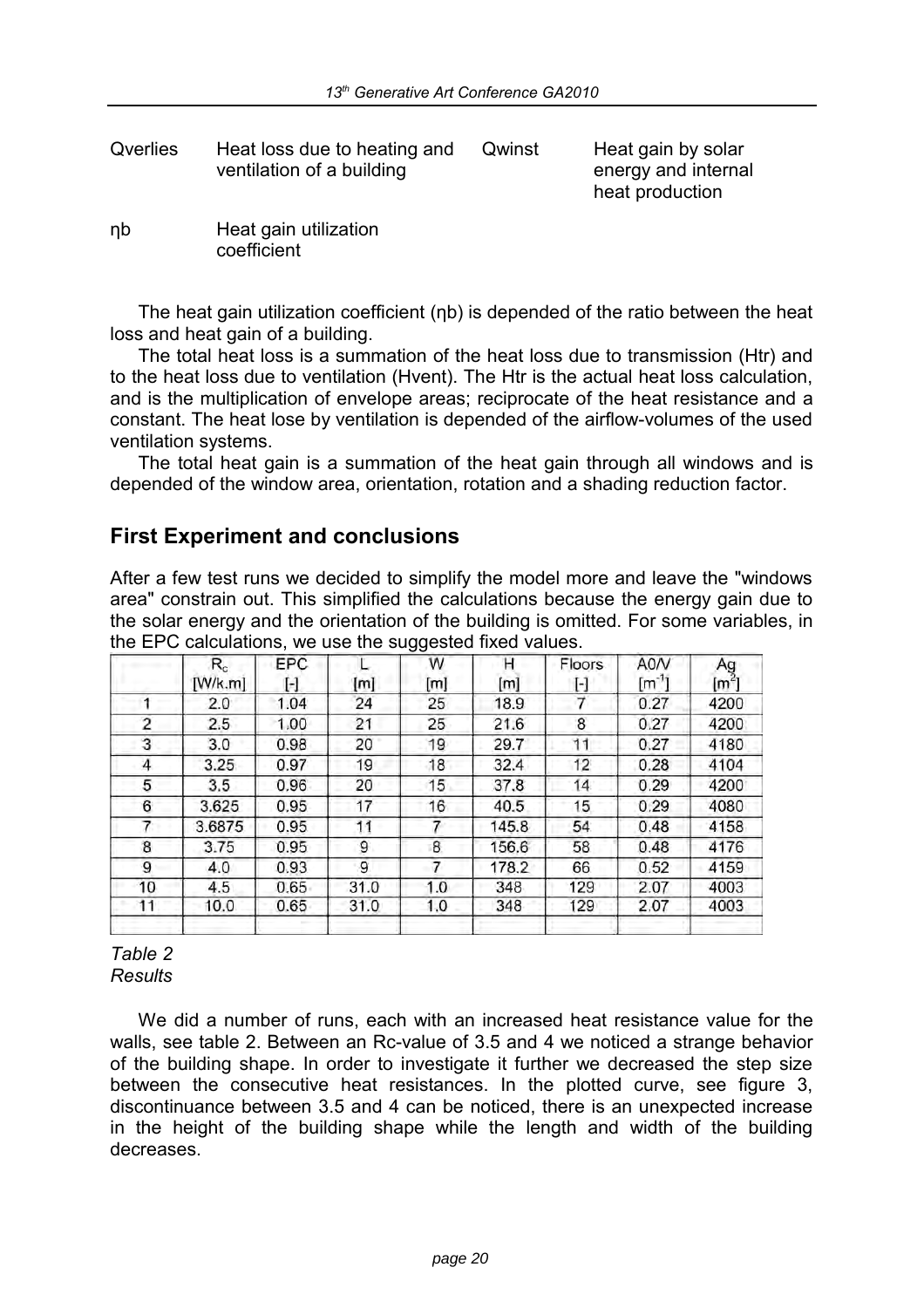

## *Figure 3 Plotted results*

As we mentioned earlier in the discussion of the EPC calculation method, some parameters are more or less solely depended of the heated area, while the heat loss (Htr) is solely depended of the building envelope area and heat resistance. A decrease in heat loss due to an increase in the insulation has no effect on the energy consumption of for instance the heating of drinking water (see Qprim\_tap). The later is more or less a "constant" in the EPC calculation of a building with a constant floor area. There is a mathematical turning point in the EPC calculation, where the energy consumption due to heat loss through the envelope, is getting less then the energy consumption of the "constant energy consumers". The turning point is where:

## Htr == Qprim\_tap+Qprim\_vent+Qprim\_vl  $(5)$

Beyond this point the energy consumption is "slowed" down, increase in insulation thickness results in a relative minor decrease in the total energy consumption. The fraction of the "heatloss through wall" becomes relative small in the total energy consumption of the building.

The genetic algorithm is trying to minimize the EPC constrain. As we mentioned the EPC is depended of Qpres tot, Ag verw and Averlies (see eq 1). Beyond the turning point, increase in the insulation thickness results in a relative small decrease of the total energy consumption. Even an increase in the building envelope area has a small effect on the total heat loss because of the heavy insulation of the envelope of the whole building, thus the only parameter left to change is the Averlies (= heat loss area of the building). The genetic algorithm makes the tradeoff between increasing the Averlies against a relative small increase in Qpres tot in order to gain a decrease in the EPC-coefficient.